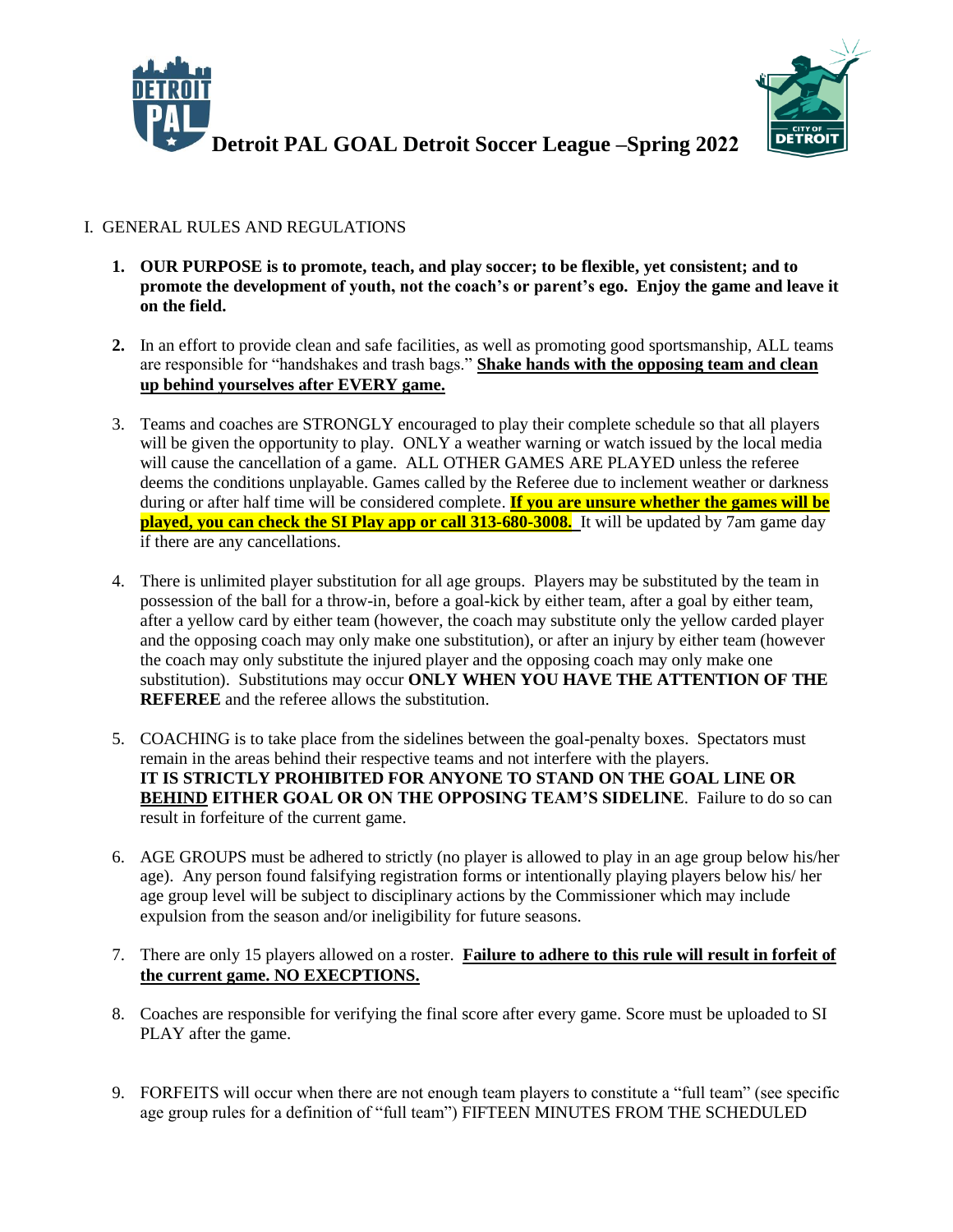



KICK-OFF TIME. Teams that continually forfeit games will be subject to discipline which may include removal from the league at the discretion of the Commissioner.

- **10.** All games should start and end on time**. If the game starts late, for whatever reason, it will be shortened in order to end on time.**
- 11. TIMEOUTS Each **team is allowed 1 :60 timeout per half.** An injury time out will be called based on the severity of the player's injury. If the player is down on the field and cannot be immediately carried off the field, the clock will be stopped until the player has been taken off the field, then the game will resume where left off.
- 12. PARENTAL HARASSMENT AND BAD LANGUAGE **TOWARDS REFEREES, OPPOSING PLAYERS OR COACHES, OR YOUR OWN PLAYERS OR COACHES IS UNACCEPTABLE**. Please control your sidelines and make the game more enjoyable for everyone. The game is for the benefit of the children, not the spectators. Coaches will be held responsible for the conduct of their spectators. Teams, coaches, players, and/or parents who continue to violate this rule will face possible ineligibility from future registration, forfeiture of games, expulsion from the league, or other disciplinary actions as deemed necessary.
- 13. The league Commissioner reserves the right to determine the fair application of these rules with regards to any and all league occurrences. DPYSL rules supercede all other leagues rules and closely follow suggestions offered by US Youth Soccer.
- 14. In the semifinal and championship games, there will be two 10 minute halves to determine the winner of the game. The game ends at the end of the 20 minutes if a team is winning. If there is a tie, the game will go to a penalty shootout. Each team will have 5 attempts to make penalty kicks. Whoever has the most goals at the end of 5 attempts will be declared the winner

### II. RED CARDS AND YELLOW CARDS

- 1. PLAYERS OR COACHES issued a Red Card must immediately leave the premises before the game will continue. In addition to the ejection, the player or coach will receive an automatic one-game suspension unless the Red Card is issued for "serious foul play," "violent conduct," or "foul or abusive language." In that case, an automatic two-game suspension will be levied. Players or coaches receiving an additional Red Card within the seasonal year are suspended from further play until there is a hearing before the D.P.Y.S.L. Disciplinary Board.
- 2. COACHES: You may be subject to a Yellow or Red Card for the conduct of your players on the field and sidelines. Coaches and players are also subject to a Red Card or Yellow Card BEFORE or AFTER any game for deleterious conduct.
- 3. TWO YELLOW CARDS in any one game will equal one Red Card and will result in the same disciplinary actions.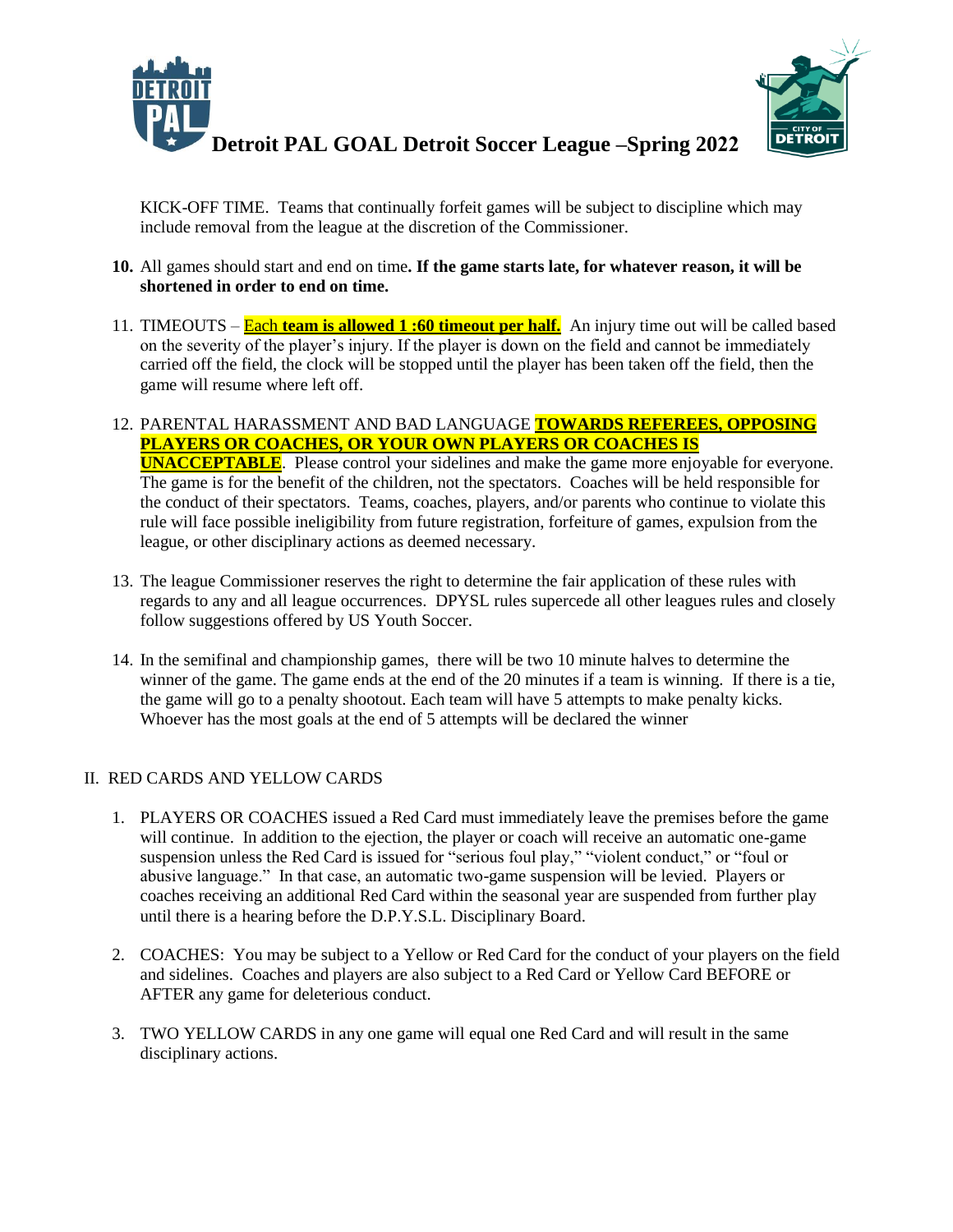



### IV. PLAYER EQUIPMENT

- 1. **All players MUST wear shin guards at all times during the game**. Shin guards are to be worn under the player's socks. Players who are not wearing shin guards must leave the field until the player is properly protected with shin guards.
- 2. Cleats are not required, although if the player chooses to wear cleats THEY MUST BE SOCCER CLEATS. Football and baseball cleats are prohibited. (Football and baseball cleats have a "toe" cleat which is dangerous to other soccer players).
- 3. GOALKEEPERS must wear different colors from those worn by other players to identify him/herself as the goalkeeper.
- 4. Any mouth guards or cups are at the discretion of the parents and players involved and are not mandated by the league.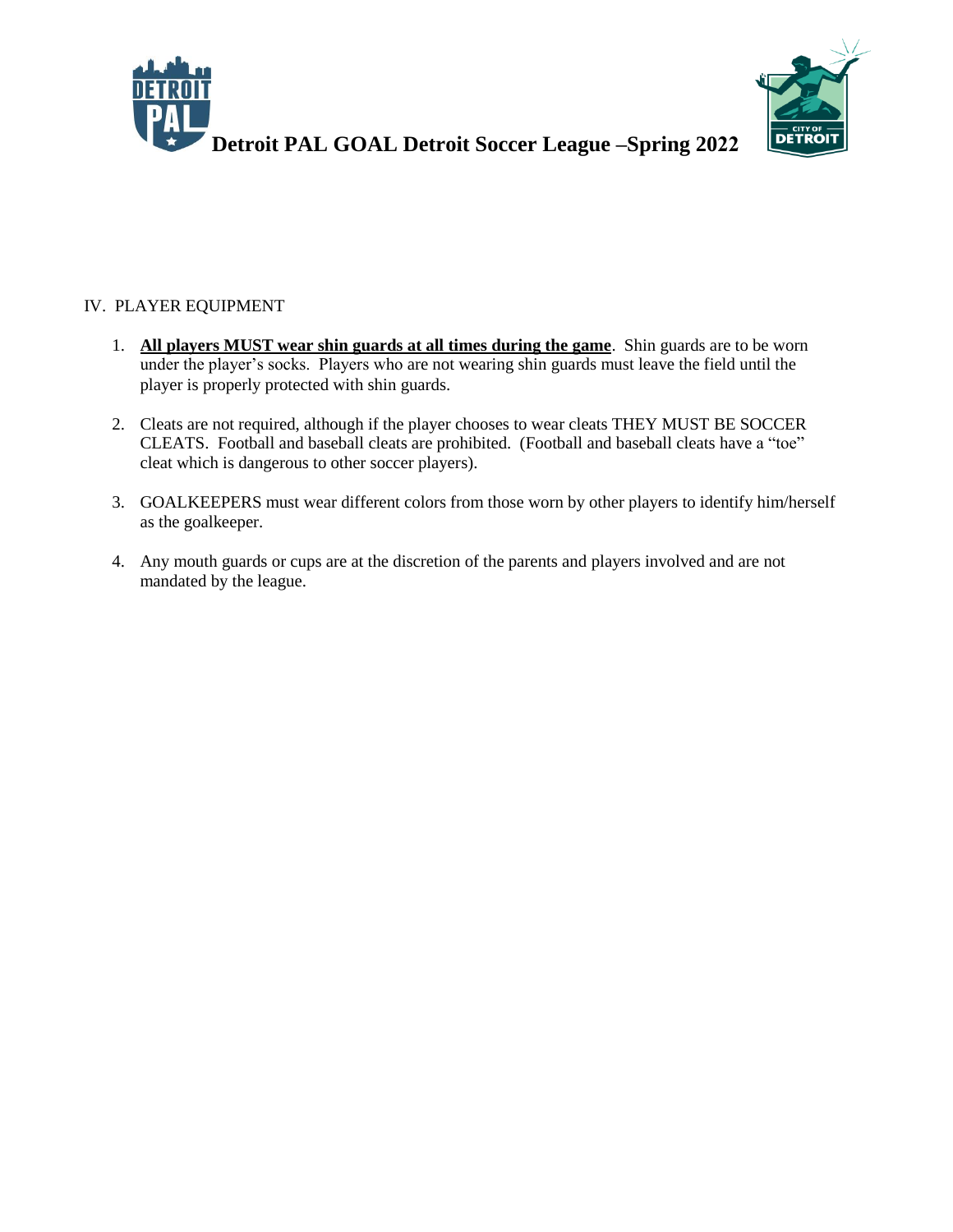



# **1 st/2 nd Grade**

- 1. Teams play 7 vs. 7.
- 2. **There are no goalies**.
- 3. Games will be played in 2 halves of 20 minutes each.
- 4. Teams will play with a size 3 ball.
- 5. The size of the field will be at least 100 ft x 150 ft.
- 6. The size of the goal will be  $6' \times 12'$ .
- 7. No Headers are allowed
- 8. **Coaches must bring 1 goal up to the half field line before the game, and put it back in its original place after the game**.
- 9. **Offsides IS NOT enforced**.
- 10. **All free kicks are indirect (there are no penalty kicks in this division)**.
- 11. **Players can not stand in the goalie box when ball is not in box**.
- 12. All players must play at least 50% of the game. (Teams must make every effort to play all players equally, regardless of the score of the game).
- 13. A foul throw-in will be retaken by the opposing team.
- 14. Coaches should NOT "run up" the score. Play less advanced players, take a player off the field, or tell your team they must complete a number of passes before they can score. There are lots of ways to allow for fun and challenging soccer without "running up" the score.
- 15. TEAMS AND COACHES must line-up and shake hands after the game.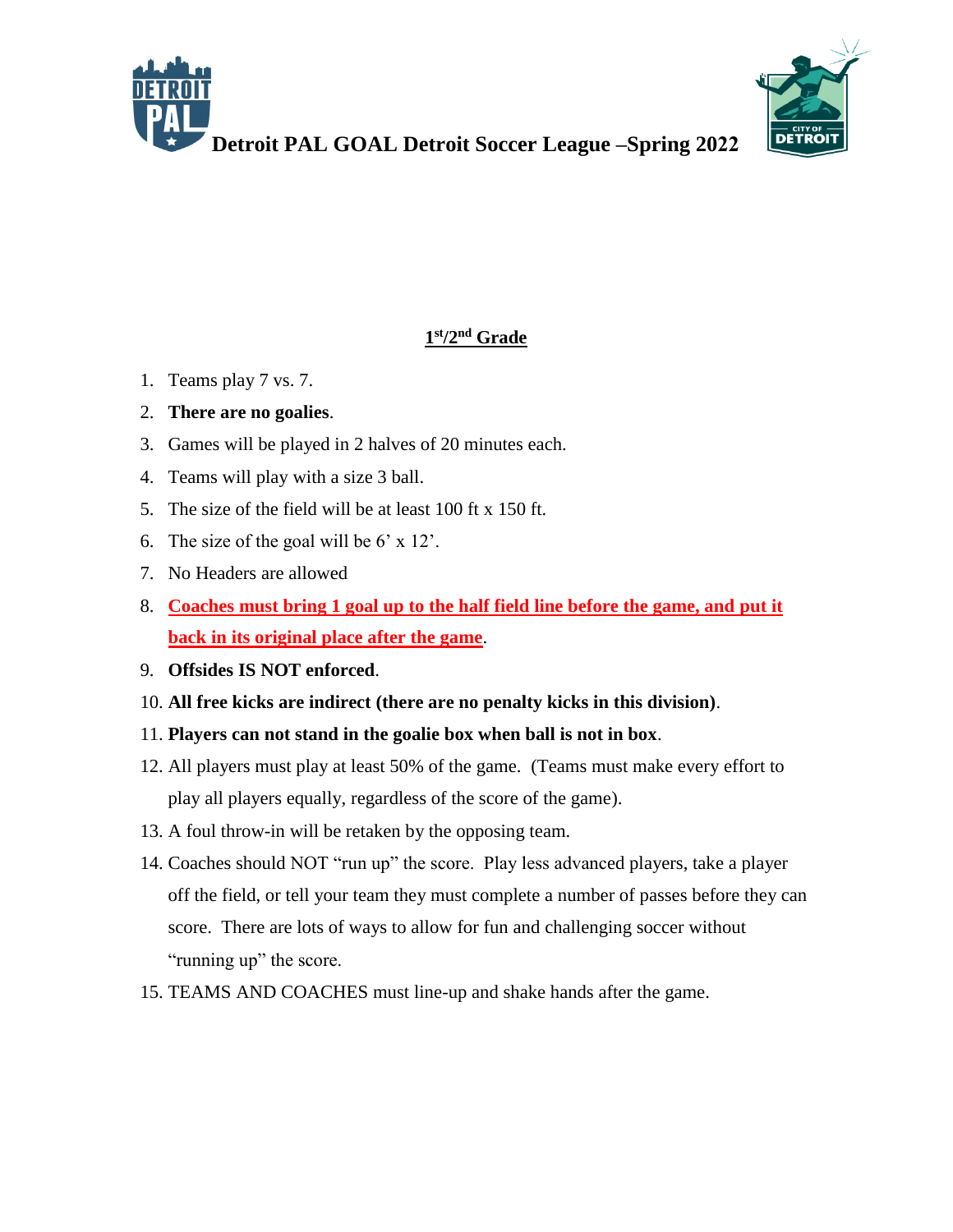



### **3 rd/4th Grade**

- 1. Teams play 8 vs. 8.
- 2. **One player will be the goalie**
- 3. Games shall be played in two halves of 20 minutes each.
- 4. Teams will play with a size 3 ball.
- 5. The size of the field 200 ft x 150 ft.
- 6. The size of the goal will be  $6' \times 12'$ .
- 7. No headers are allowed.
- **8. Offsides IS NOT enforce, but blatant offisides will be called.**
- 9. **All free kicks are indirect (there are no penalty kicks in this division)**.

### 10. **Players can not stand in the goalie box when ball is not in box**.

- 11. All players must play at least 50% of the game. (Teams with more than 12 players must make every effort to play all players equally, regardless of the score of the game.)
- 12. A foul throw-in will be awarded to the opposing team.
- 13. Coaches should NOT "run up" the score. Play less advanced players, take a player off the field, or tell your team they must complete a number of passes before they can score. There are lots of ways to allow for fun and challenging soccer without "running up" the score.
- 14. TEAMS AND COACHES must line-up and shake hands after the game.
- 15. Scores and standings will be kept for this division.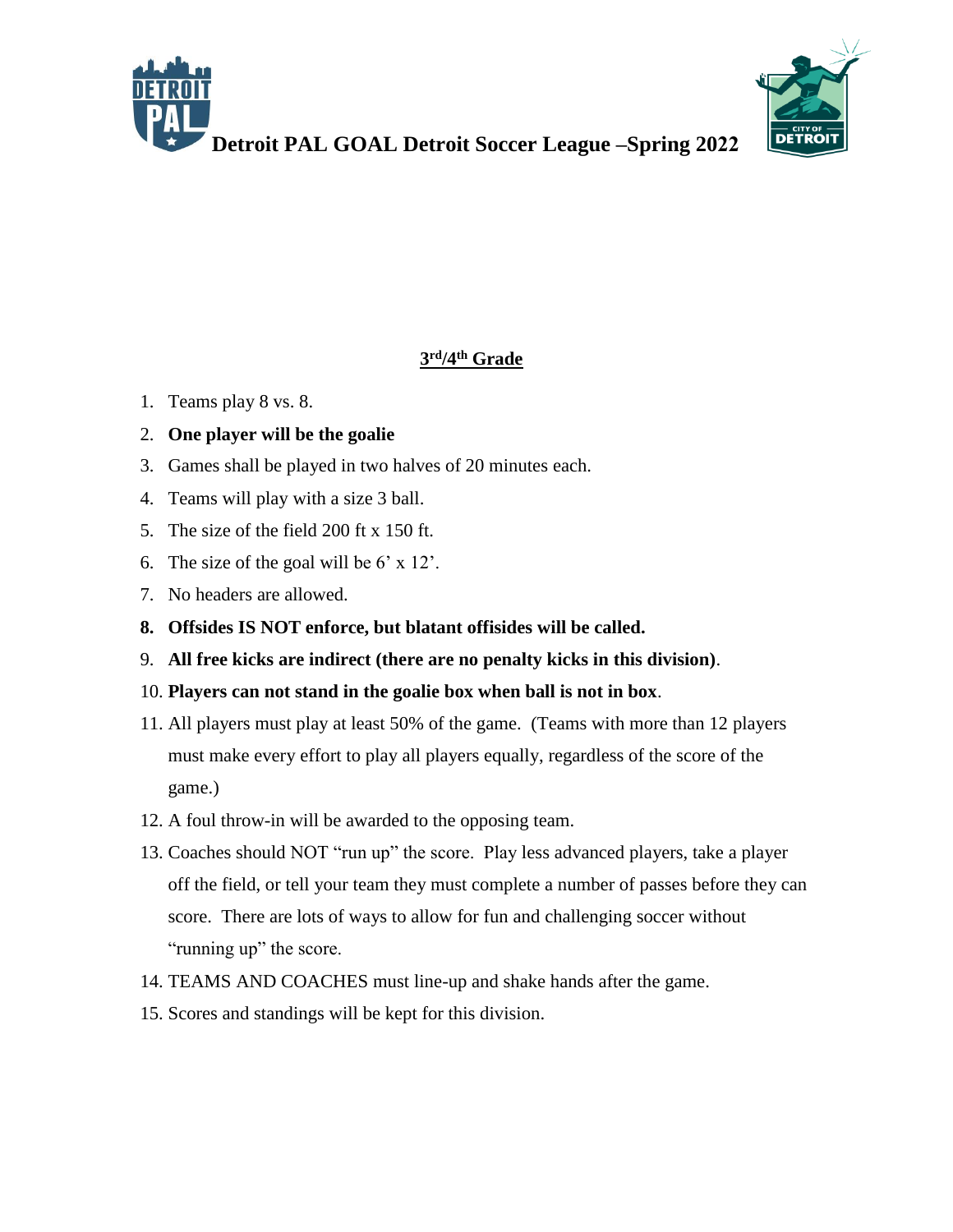



# **5 th Grade**

- 1. Teams play 8 vs. 8.
- 2. **One player will be the goalie**.
- 3. Games shall be played in two halves of 25 minutes each.
- 4. Teams will play with a size 4 ball
- 5. The size of the field will be at least 200 ft x 150 ft.
- 6. The size of the goal will be  $6' \times 12'$ .
- **7. Offsides IS NOT enforce, but blatant offisides will be called.**
- **8. Penalties (Fouls and blatant handballs inside box) are now enforced.**
- 9. All players must play at least 50% of the game.
- 10. Coaches should NOT "run up" the score. Play less advanced players, take a player off the field, or tell your team they must complete a number of passes before they can score. There are lots of ways to allow for fun and challenging soccer without "running up" the score.
- 11. TEAMS AND COACHES must line-up and shake hands after the game.
- 12. Scores and standings will be kept for this division.
- 13. Coaches should use their time with their players to teach rules, respect for referees and opponents, and a love for the game.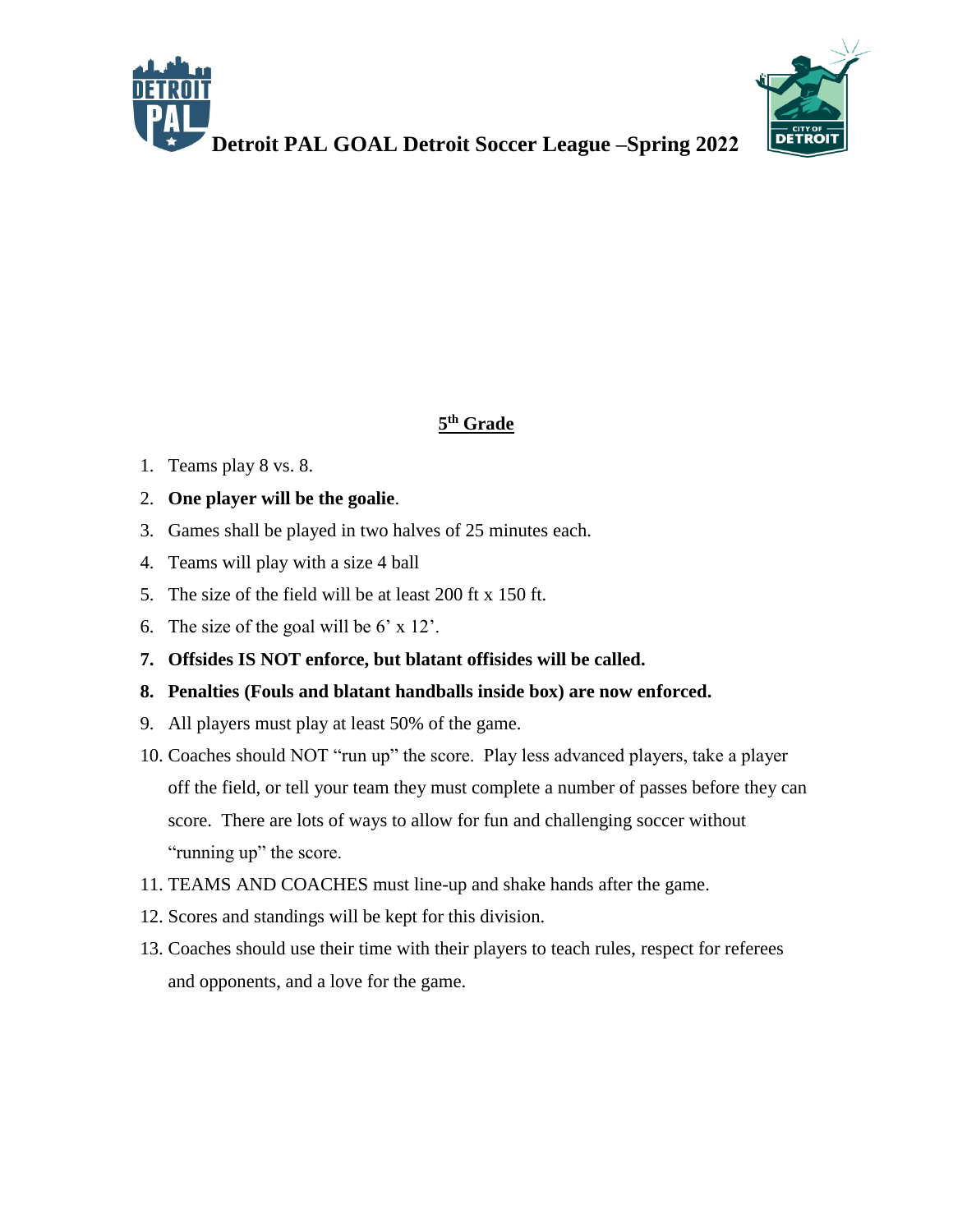



# **6 th – 8 th Grade**

- 1. Teams play 9 v 9
- 2. **One player will be the goalie**.
- 3. Games shall be played in two halves of 25 minutes each.
- 4. Teams will play with a size 4 ball
- 5. The size of the field will be at least 200 ft x 150 ft.
- 6. The size of the goal will be  $6' \times 12'$ .
- **7. Offsides IS NOT enforce, but blatant offisides will be called.**
- **8. Penalties (Fouls and blatant handballs inside box) are now enforced. Penalty kicks are present in this age division.**
- 9. All players must play at least 50% of the game.
- 10. Coaches should NOT "run up" the score. Play less advanced players, take a player off the field, or tell your team they must complete a number of passes before they can score. There are lots of ways to allow for fun and challenging soccer without "running up" the score.
- 11. TEAMS AND COACHES must line-up and shake hands after the game.
- 12. Scores and standings will be kept for this division.
- 13. Coaches should use their time with their players to teach rules, respect for referees and opponents, and a love for the game.